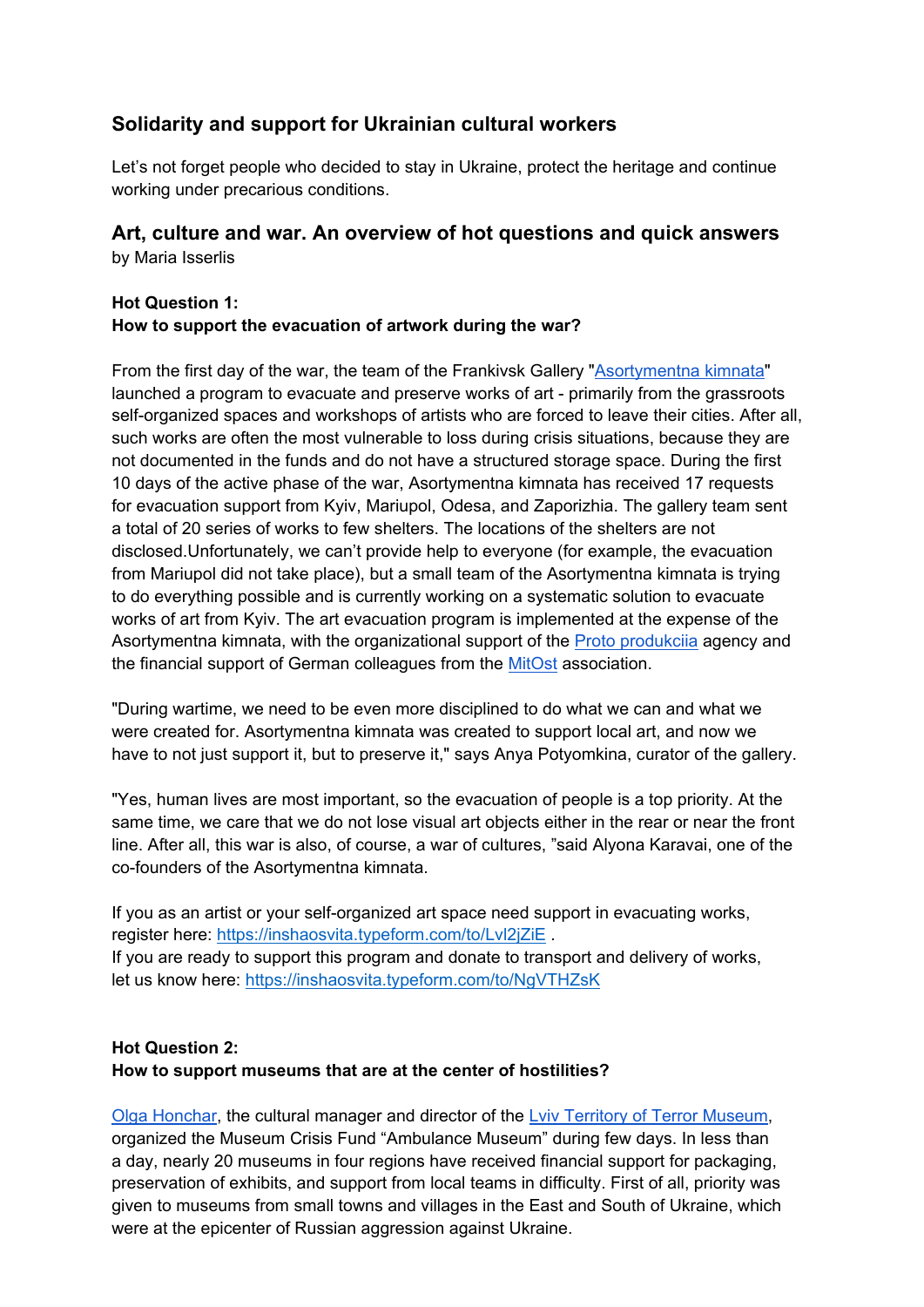Financial support was made possible by the European Commission (within the "Be Strong" project implemented by *Insha Osvita*), as well as private support from PinchukArtCenter and a number of private patrons. The museum crisis fund will continue to develop and has already enlisted the support of the German association MitOst.

"Through our own channels, we monitored needs and received direct requests from colleagues. These were basic needs mostly (food or medicine). We assumed that we first support people and teams so that there is someone to protect the local heritage. But we are already working on more systematic formats of support and we understand that the work of the Museum Crisis Fund is not for a day, but for a month, "says Olga Honchar.

For questions about the Museum Crisis Fund, please contact Olga Gonchar (olha.honchar@gmail.com). If you need financial and organizational support to preserve your cultural heritage from Russian aggression, write to be strong@insha-osvita.org.

#### **Hot Question 3: What artistic practice during the war makes sense?**

Also Asortymentna kimnata together with the artist and curator from Kyiv Lesya Khomenko launches the art laboratory "Working Room". So far, artists Sasha Kurmaz, Kateryna Aleinik and Taira Umarova have joined the laboratory. The rest of the artists will join later.

The idea of the initiative is to create a quick format of residency / working laboratory for displaced artists on the basis of the Asortymentna kimnata. Topics that artists will work on are related to Russia's war against Ukraine. The art group will work on a number of questions: for example, how is our perception of the human body changing? How does dehumanization work in the context of war and does dehumanization always come with a negative sign?

Another goal of the residence is to create new material objects that can testify here and in foreign institutions. Some artists who have been abroad also try to create visual images, but many of them express the position of the victim. Instead, we assume that artists who are currently in Ukraine may not share this position. As part of the working laboratory, we strive to record the reflections that arise in those who remained in Ukraine.

"In a time of physical destruction, we will physically create. Culture and art are important at all times, I have already tested this during the Revolution of Dignity. This is not a matter of first necessity, it has nothing to do with survival, but at the diplomatic and geopolitical level it is very important. We use all our symbolic capital here, which we have as public figures, "says Lesia Khomenko.

The laboratory is implemented with the support of private individuals from abroad colleagues and friends of Lesya Khomenko, thanks to which Lesya was able to create a fund for the laboratory. Organizationally, the laboratory is supported by the Asortymentna kimnata, the production of individual works of art will take place on the basis of the Frankivsk Drama Theater. The Working Room Laboratory is not seeking additional funding.